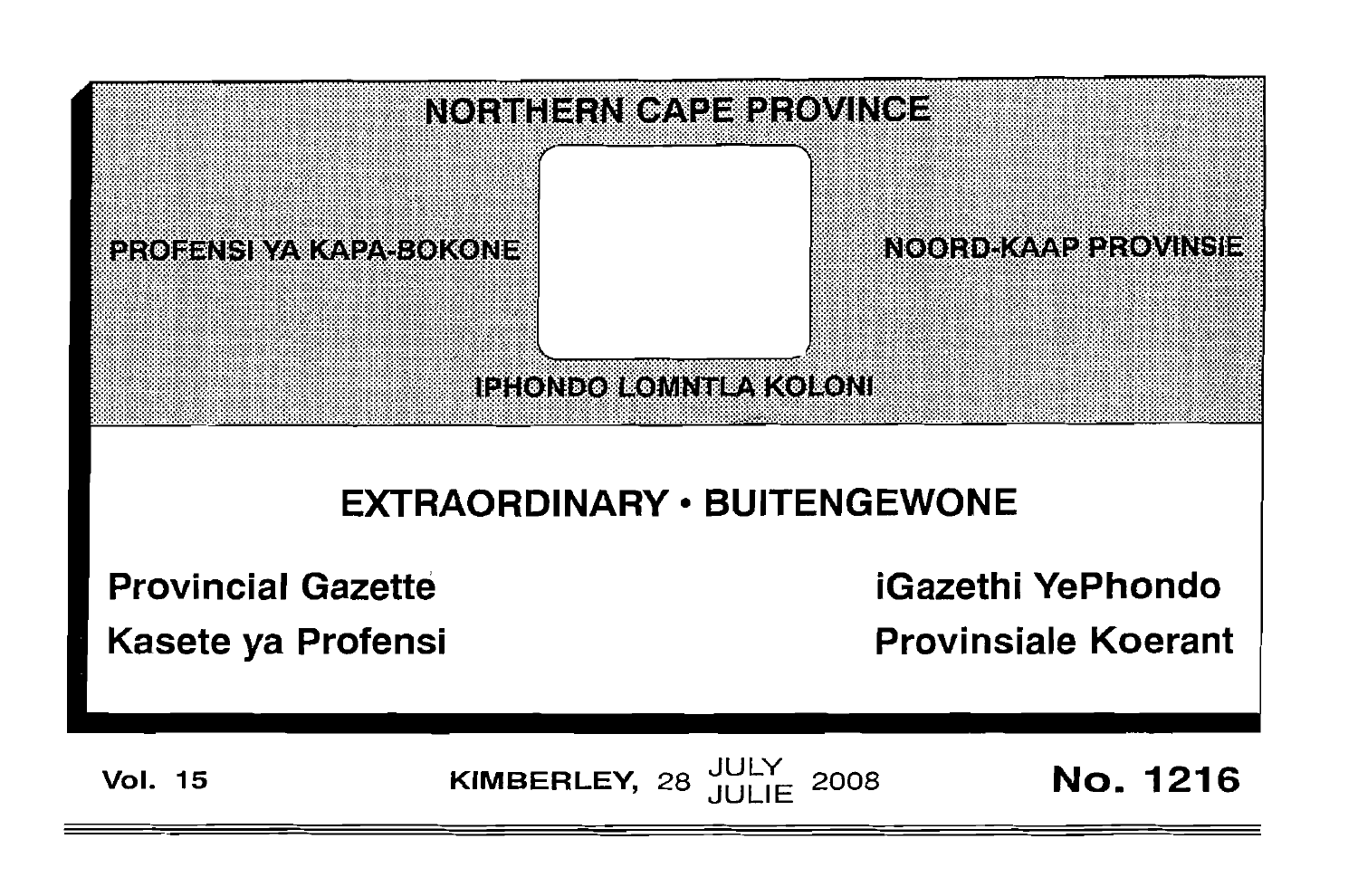2 No. 1216

# **CONTENTS • INHOUD**

No.

Page Gazette No. No.

#### **GENERAL NOTICES· ALGEMENE KENNISGEWINGS**

| 57       | Removal of Restrictions Act (84/1967) and Northern Cape Planning and Development Act (7/1998): Municipality                                                                                                               | 2      | 1216         |
|----------|---------------------------------------------------------------------------------------------------------------------------------------------------------------------------------------------------------------------------|--------|--------------|
| 57       | Wet op Opheffing van Beperkings (84/1967) en Noord-Kaapse Wet op Ontwikkeling en Beplanning (7/1998):                                                                                                                     | з      | 1216         |
| 58<br>58 | Removal of Restrictions Act (84/1967): Municipality: Ga-Segonyana: Removal of conditions: Erf 833, Kuruman<br>Wet op Opheffing van Beperkings (84/1967): Ga-Segonyana Munisipaliteit: Opheffing van voorwaardes: Erf 833, | 4      | 1216         |
| 59       | Removal of Restrictions Act (84/1967): Sol Plaatie Municipality: Removal of conditions: Erf 3379, Kimberley                                                                                                               | 4<br>5 | 1216<br>1216 |
| 59       | Wet op Opheffing van Beperkings (84/1967): Sol Plaatje Munisipaliteit: Opheffing van voorwaardes: Erf 3379,                                                                                                               | 5      | 1216         |
| 60.      | Removal of Restrictions Act (84/1967) and Northern Cape Planning and Development Act (7/1998): Municipality                                                                                                               | 6      | 1216         |
| 60       | Wet op Opheffing van Beperkings (84/1967) en Noord-Kaapse Wet op Ontwikkeling en Beplanning (7/1998): //Khara                                                                                                             |        | 1216         |
|          | <b>MUNICIPAL NOTICE • MUNISIPALE KENNISGEWING</b>                                                                                                                                                                         |        |              |
| 13       | Municipal Ordinance (20/1974): Phokwane Municipality: Closure: Portion of Street Erf 1008, Hartswater                                                                                                                     | 8      | 1216         |
| 13       | Munisipale Ordonnansie (20/1974): Phokwane Munisipaliteit: Sluiting: Gedeelte van Straaterf 1008, Hartswater                                                                                                              | 8      | 1216         |

# **GENERAL NOTICES • ALGEMENE KENNISGEWINGS**

#### **NOTICE 57 OF 2008**

Aig 57/2008

#### **MUNICIPALITY NAMA KHOI NOTICE N95/2008**

#### **REMOVAL OF RESTRICTIONS ACT, 1967 (ACT 84 OF 1967)**

#### **NORTHERN CAPE PLANNING AND DEVELOPMENT ACT (ACT 7 OF 1998)**

**Applicant:** Macroplan

**Nature of application** : Removal of restrictive title conditions as enumerated in Title Deed *T.49842/2006,* p.4, Section B; NO.5 (a) - (d), to facilitate the subdivision of Erf 3315, Springbok.

**Full** particulars are obtainable from DC Magerman, Telephone 027 7188100, during normal office hours and objections against the application, if any, must be lodged in writing with the Municipal Manager on or before Friday, 15 August 2008. Any person with objections against the application, who is unable to write, can during normal office hours on or before Friday, 15 August 2008, report to Mr DC Magerman, at the Springbok office of the Municipality, who will put such a person's objections in writing.

#### **NABAARTMAN ACTING MUNICIPAL MANAGER**

Nama Khoi Municipality P.O. Box 17 Private Bag X22 **Springbok** 8240 Erf 3315 : Springbok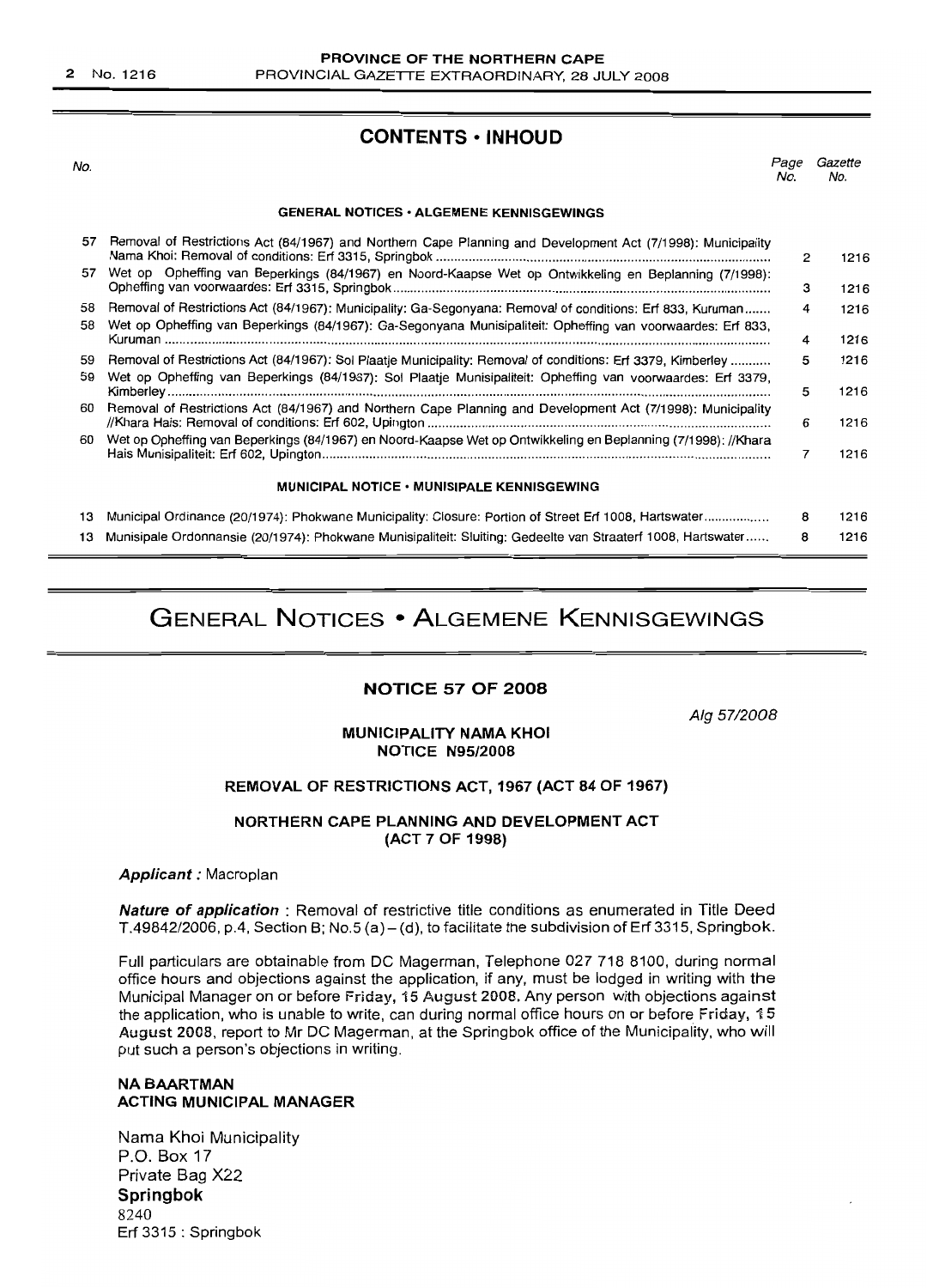#### **KENNISGEWING 57 VAN 2008**

#### **NAMA KHOI MUNISIPALITEIT KENNISGEWING K95/2008**

#### **WET OP OPHEFFING VAN BEPERKINGS, 1967 (WET 84 VAN 1967)**

#### **NOORD -KAAPSE WET OP ONTWIKKELING EN BEPLANNING (WET 7 VAN 1998)**

**Aansoeker:** Macroplan

**Aard van aansoek** : Opheffing van beperkende titelvoorwaardes, soos vervat in titelakte T.4984212006, bl.4, Afdeling B; NO.5 (a) - (d), ten einde die onderverdeling op **Erf**3315, Springbok te oorweeg.

Nadere besonderhede is verkrygbaar vanaf die DC Magerman, Telefoon 027 718 8100, gedurende normale kantoorure en besware teen die aansoek, indien enige, moet aldaar skriftelik by die Munisipale Bestuurder ingedien word om hom voor of op Vrydag, 15 Augustus 2008, te bereik. Indien enige persoon wat kommentaar wil lewer/vertoë wil rig, nie kan skryf nie, kan sodanige persoon gedurende normale kantoorure voor of op Vrydag, 15 Augustus by Mnr DC Magerman, by die munisipale kantore te Springbok, aanmeld waar sodanige persoon se kommentaar/vertoe op skrif gestel sal word.

#### **NABAARTMAN WAARNEMENDEMUNISIPALE BESTUURDER**

Nama Khoi Munisipaliteit Posbus 17 Privaatsak X22 **Springbok** 8240 Erf 3315 : Springbok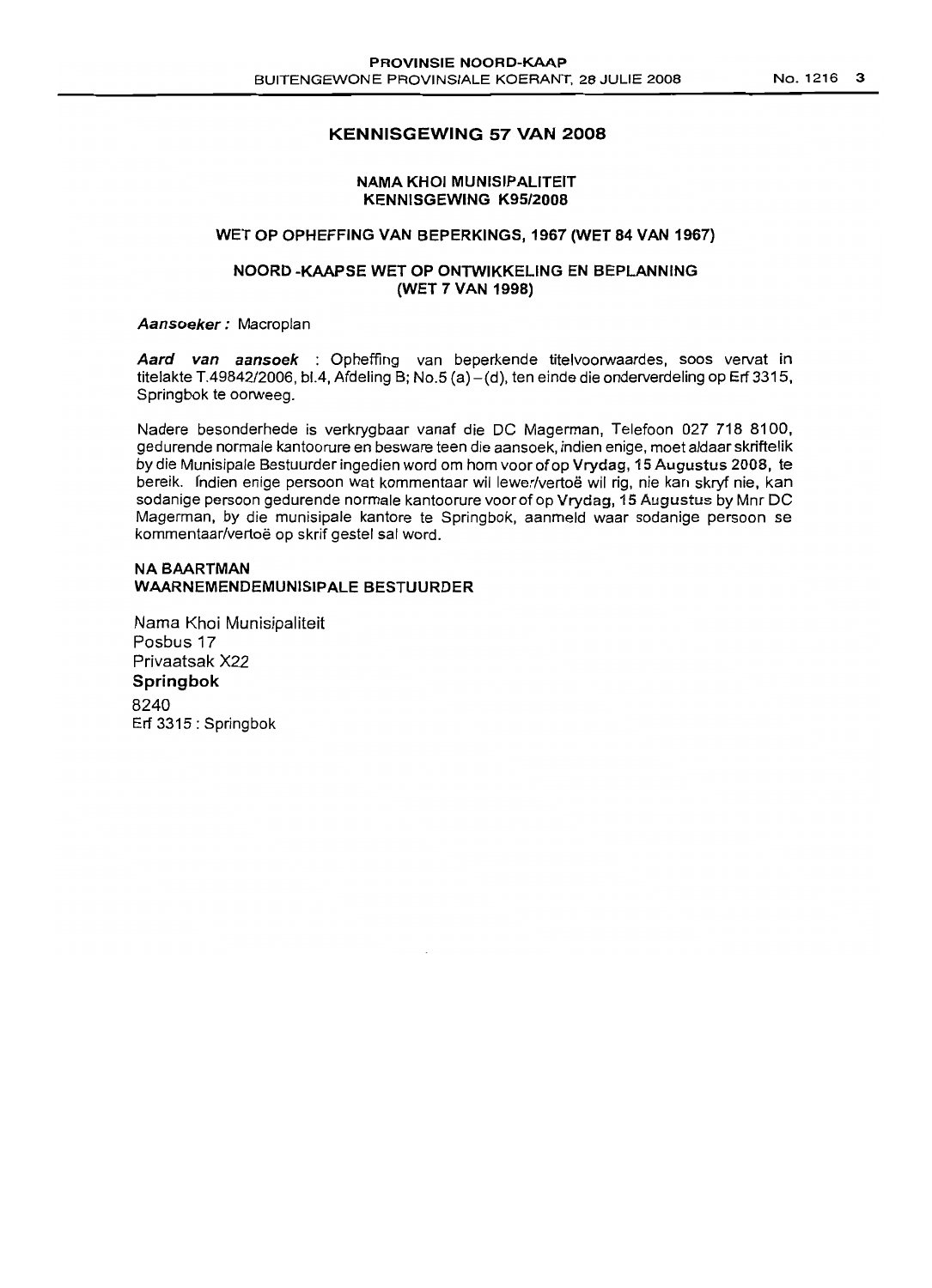## KENNISGEWING 58 VAN 2008

Alg 58/2008

## GA-SEGONYANA MUNISIPALITEIT

#### FINALE KENNISGEWING

#### WET OP OPHEFFING VAN BEPERKINGS, 1967 (WET 84 VAN 1967)

#### ERF 833, KURUMAN

Hierby word ooreenkomstig die bepalings van artikel 2(1) van die Wet op die Opheffing van Beperkings, 1967 (Wet 84 van 1967) bekend gemaak dat die LUR vir Behuising en Plaaslike Regering, met ingang van 15 Januarie 2008, goedgekeur het dat die beperkende Titelvoorwaardes, soos uiteengesit in Titelakte Nr. 800/1992, Afdeling C.3. (a) tot (d) van toepassing op erf 833, Kuruman opgehefword ten einde hersonering en onderverdeling van die erf toe te laat.

#### MUNISIPALE BESTUURDER

Privaatsak X1522 Kuruman 8460

## NOTICE 58 OF 2008

**-**

#### MUNICIPALITY GA-SEGONYANA

## FINAL NOTICE

## REMOVAL OF RESTRICTIONS ACT, 1967 (ACT 84 OF 1967)

#### ERF 833, KURUMAN

Notice is given in terms of the provisions of section 2(1) of the Removal of Restrictions Act, 1967 (Act 84 of 1967), that the MEC for Housing and Local Government has, with effect from 15 January 2008, approved the removal of the restrictive title conditions of Title Deed T.800/1992, Section C.3. (a) to (d) in respect of Erf 833, Kuruman, in order to facilitate the rezoning and subdivision of the erf.

#### MUNICIPAL MANAGER

Private Bag X1522 Kuruman 8460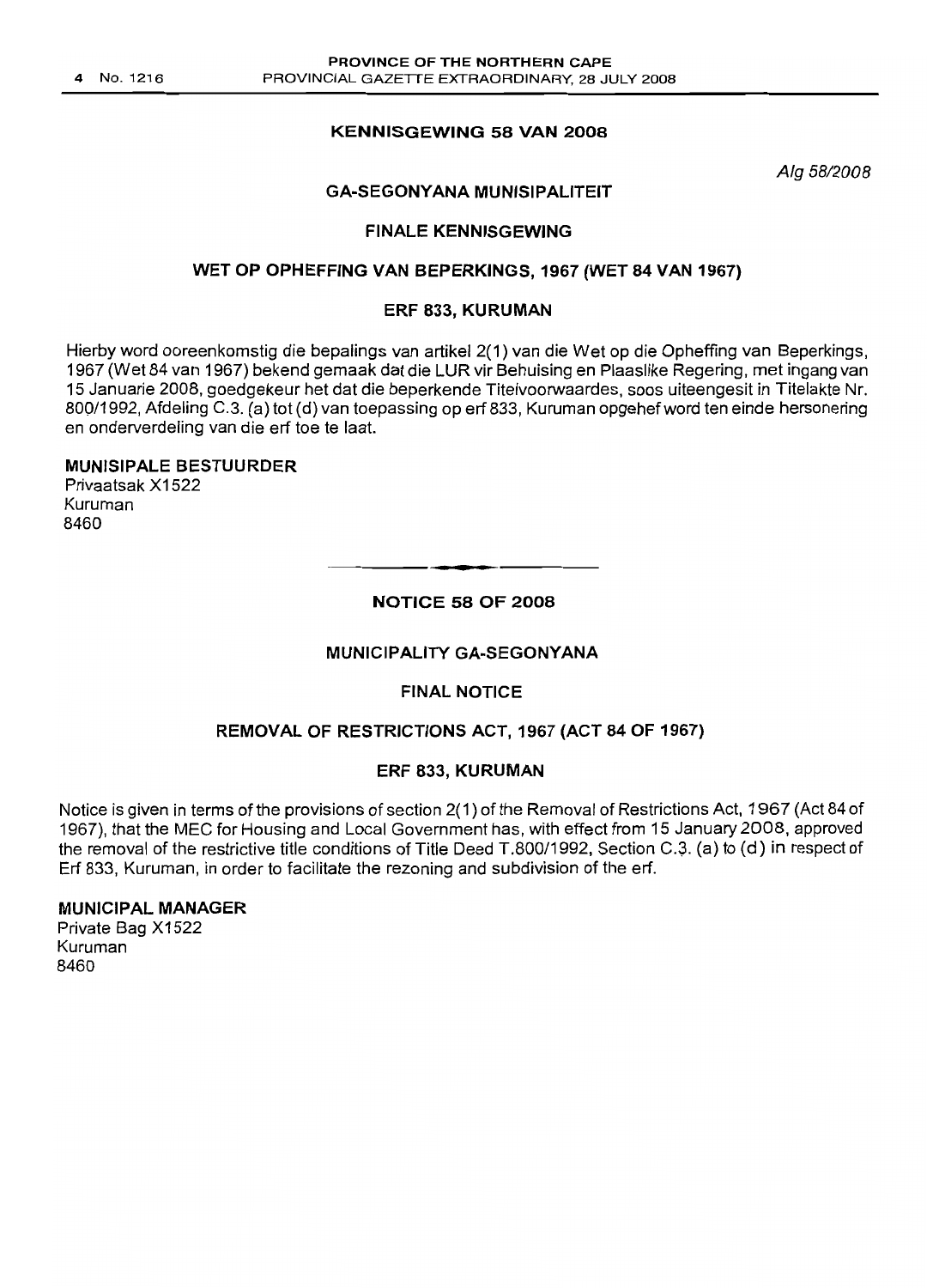#### KENNISGEWING 59 VAN 2008

*Alg 5912008*

## MUNISIPALE KENNISGEWING SOL PLAATJE MUNISIPALITEIT WET OP OPHEFFING VAN BEPERKINGS, 1967 (WET 84/1967) ERF 3379, KESTELLSTRAAT 19/ REGINALD DE VILLlERSSTRAAT 7, MONUMENT HOOGTE, KIMBERLEY

Hierby word ooreenkomstig die bepalings van artikel 2(1) van die Wet op Opheffing van Beperkings, 1967 ( Wet 84/1967), bekendgemaak dat die LUR vir Behuising en Plaaslike Regering, met ingang van 11 Junie 2008, goedgekeur het dat die beperkende voorwaardes C.7.(a), (b) en (d) (erf 3379, Kimberley), soos uiteengesit in titelakte nr. T002675/2002, van toepassing op erf 3379, Kimberley, opgehef word. 002066/009275

#### N TYABASHE ED STRATEGIE, EKONOMIESE ONTWIKKELING & BEPLANNING

**Stadskantore** KIMBERLEY 28 Julie 2008

# **•** NOTICE 59 OF 2008

#### MUNICIPAL NOTICE SOL PLAATJE MUNICIPALITY REMOVAL OF RESTRICTIONS ACT, 1967 (ACT 84/1967) ERF 3379,19 KESTELL STREET /7 REGINALD DE VILLIERS STREET, MONUMENT HEIGHTS, KIMBERLEY

Notice is hereby given in terms of the provisions of section 2(1) of the Removal of Restrictions Act, 1967 (Act 84/1967), that the MEC for Housing and Local Government has, with effect from 11 June 2008, approved the removal of restrictive title conditions C.7. (a), (b) and (d) (erf 3379, Kimberley), enumerated in title deed no. T002675/2002, in respect of erf 3379, Kimberley. 0020661009275

> N TYABASHE ED STRATEGY, ECONOMIC DEVELOPMENT & PLANNING

Civic Offices KIMBERLEY 28 July 2008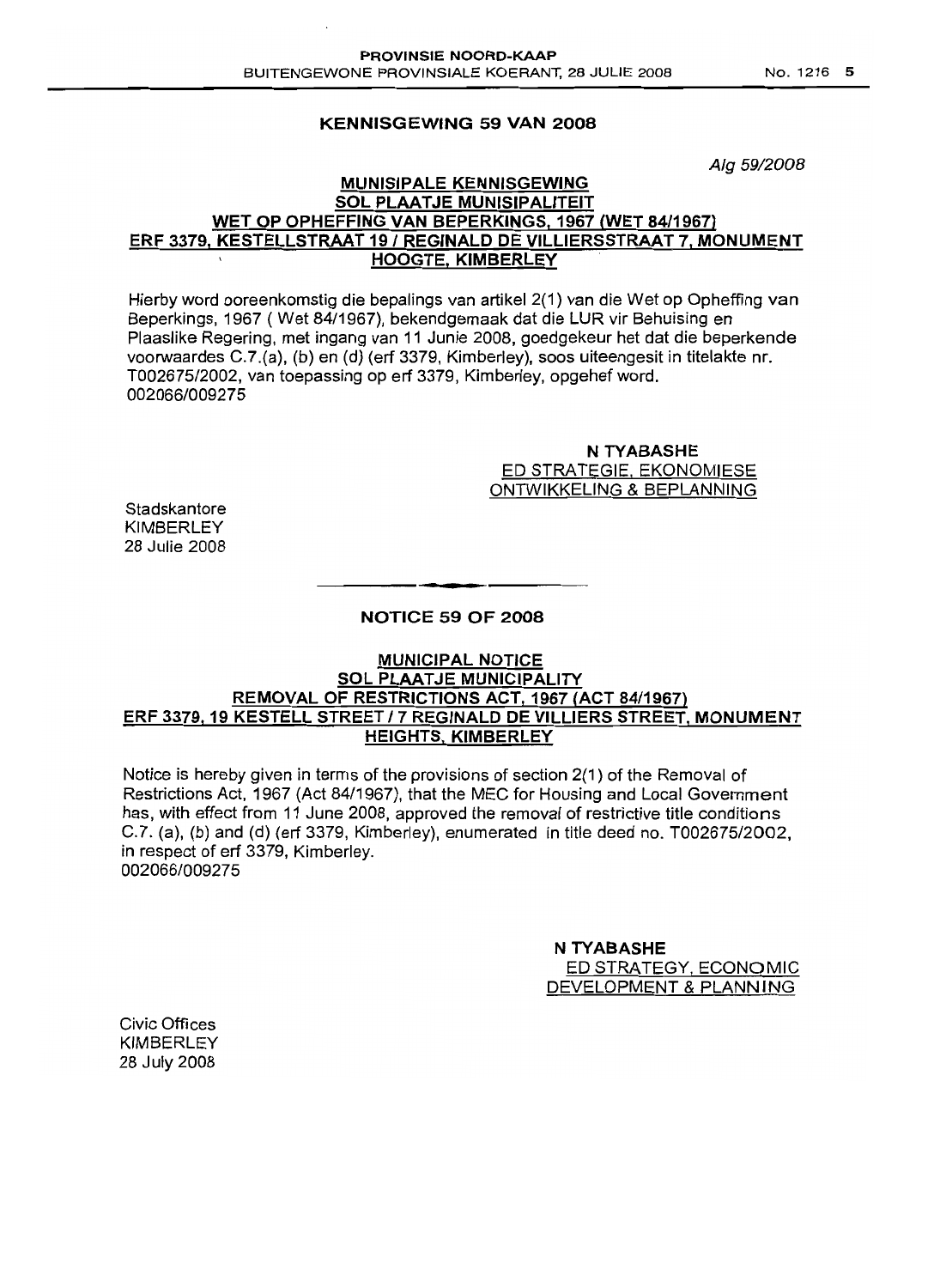#### NOTICE 60 OF 2008

*Aig 6012008*

#### **MUNICIPALITY //KHARA HAIS**

#### NOTICE N36/2008

# REMOVAL OF RESTRICTIONS ACT, 1967 (ACT 84 OF 1967)

# NORTHERN CAPE PLANNING AND DEVELOPMENT ACT (ACT 7 OF 1998)

Applicant: HG van Zyl

Nature of application : Removal of restrictive title conditions as enumerated in Title Deed T.1133/2007, p.3, Section B; (c); (i)  $-$  (iv) to facilitate the subdivision of Erf 602, Upington.

Full particulars are obtainable from the Townplanner of the Council, Telephone 054-3387058, during normal office hours and objections against the application. if any, must be lodged in writing with the Municipal Manager on or before Friday, 15 August 2008. Any person with objections against the application, who is unable toe write, can during normal office hours on or before Friday, 15 August 2008, report tot Mr. J du Plessis in office 58, who will put such a person's objections in writing.

WJB ENGELBRECHT MUNISIPALE BESTUURDER

Civic Centre Market Square Private Bag X6003 UPINGTON 8800

Erf 602: Upington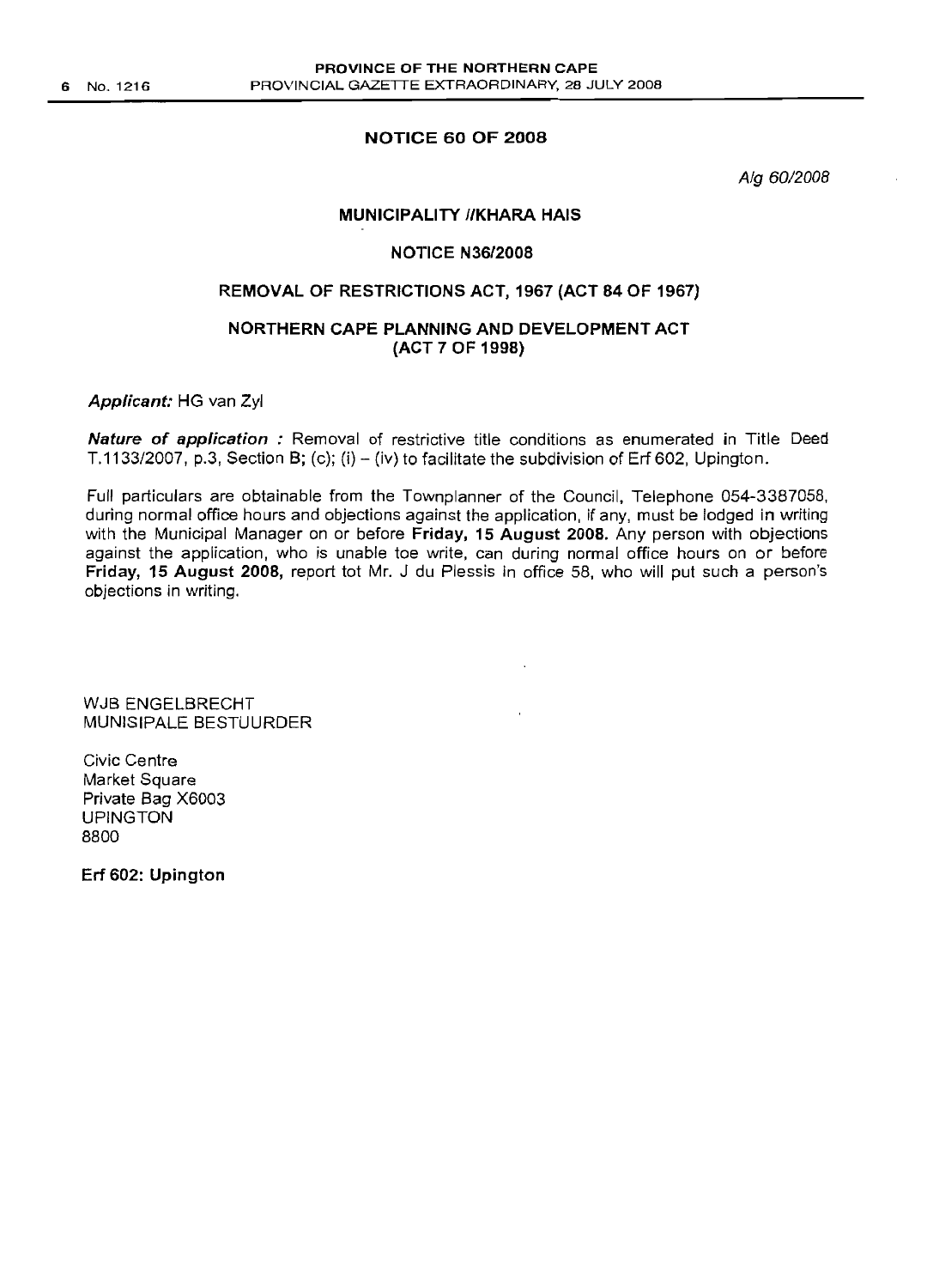# NOTICE 60 OF 2008

*Alg 6012008*

## **MUNICIPALITY //KHARA HAIS**

#### NOTICE N36/2008

# REMOVAL OF RESTRICTIONS ACT, 1967 (ACT 84 OF 1967)

## NORTHERN CAPE PLANNING AND DEVELOPMENT ACT (ACT 7 OF 1998)

Applicant: HG van Zyl

Nature of application : Removal of restrictive title conditions as enumerated in Title Deed T.1133/2007, p.3, Section B; (c); (i) – (iv) to facilitate the subdivision of Erf 602, Upington.

Full particulars are obtainable from the Townplanner of the Council, Telephone 054-3387058, during normal office hours and objections against the application, if any, must be lodged in writing with the Municipal Manager on or before Friday, 15 August 2008. Any person with objections against the application, who is unable toe write. can during normal office hours on or before Friday, 15 August 2008, report tot Mr. J du Plessis in office 58. who will put such a person's objections in writing.

WJB ENGELBRECHT MUNISIPALE BESTUURDER

Civic Centre Market Square Private Bag X6003 UPINGTON 8800

Erf 602: Upington